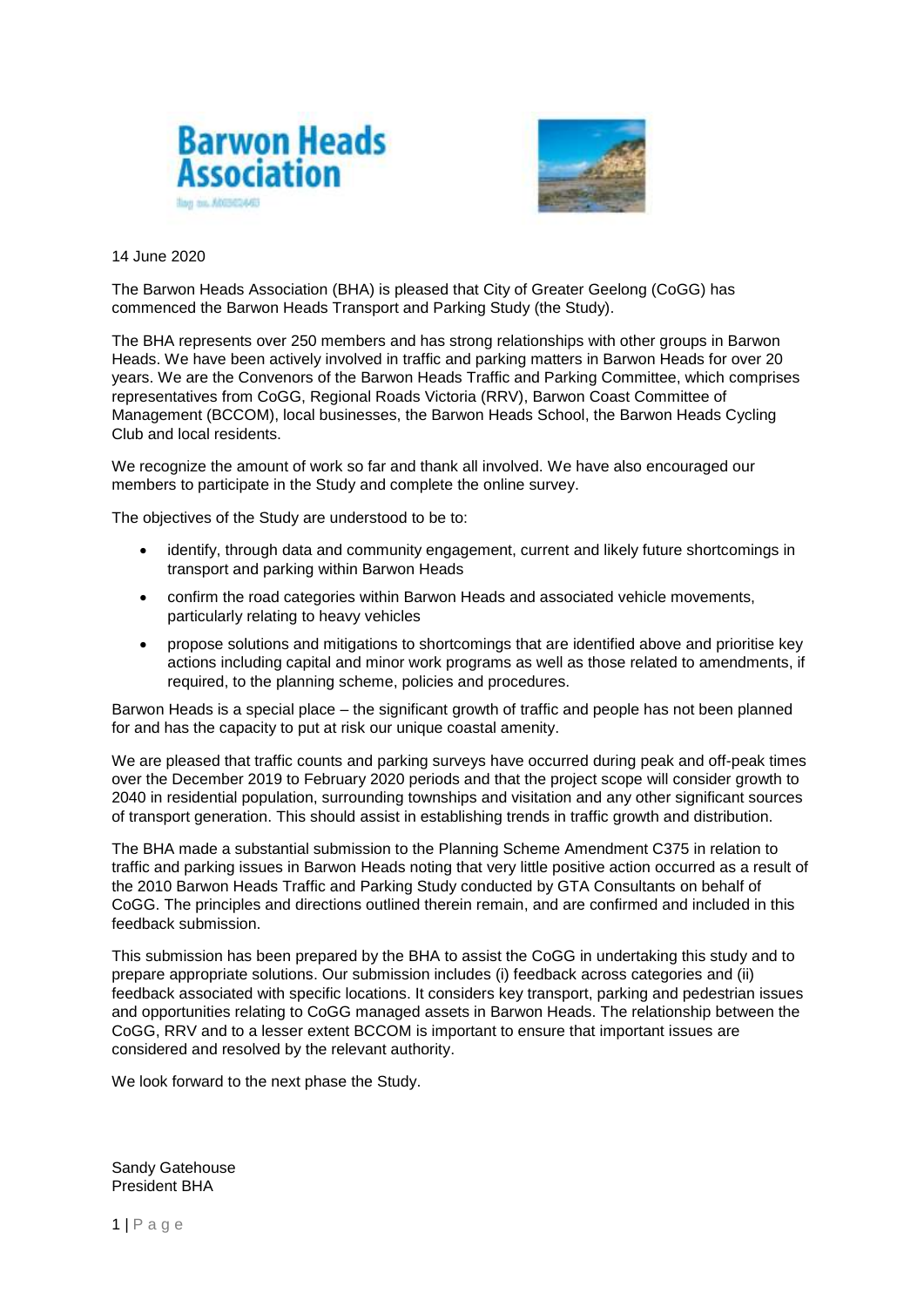# **1 Feedback across categories**

The feedback across categories addresses:

- roles, responsibilities and financing
- traffic induced congestion, delays and safety
- heavy vehicle traffic
- car parking
- public transport
- footpaths and cycling linkages
- monitoring

## **1.1 Roles, responsibilities and financing**

#### **1.1.1 Issues**

The BHA understands that RRV is responsible for the arterial roads, CoGG is responsible for local roads and planning and BCCOM is responsible for camping grounds, some local roads and a significant amount of parking.

The split responsibility between RRV, CoGG and BCCOM appears to have resulted in:

- confusion to community on responsibilities and actions
- apparent confusion between RRV and CoGG on the demarcation of responsibilities of each entity
- very limited action on transport and parking matters within Barwon Heads over the past decade. (Most action has relied on political interference and commitments made at election time).

The community feels that joint RRV and CoGG actions are often not discussed and communicated to the community transparently.

The reason for this confusion is the complexity of the legislation. For example the Road Management Act 2004 allows for Codes of Practice to be developed. One such Code of Practice is the *Code of Practice – Operational Responsibility for Public* Roads. This outlines that CoGG performs the functions of a Responsible Road Authority with respect to the parts of the arterial road, and road infrastructure located in, on, over or under those parts of the arterial road… being (a) service road traffic lanes, kerb and channel and shoulders;

In this example, confusion of demarcation is created as to which agency is responsible for the provision of infrastructure and its maintenance of parking, crossing and signage along arterial roads. This confusion was recently highlighted in a planning permit application for a child care centre (PP1271-2017) in relation to community traffic and parking safety concerns relating to the Geelong arterial road and service road. There also appears to be a demarcation of responsibility issue between CoGG and BCCOM for vegetation management along Ewing Blythe Drive.

Activities on arterial roads also impact on residential roads.

## **1.1.2 Opportunities**

The following opportunities should be considered:

 upon the finalisation of the Study, develop an integrated strategy plan for the management of transport and parking in Barwon Heads that is jointly funded (CoGG, RRV & BCCOM)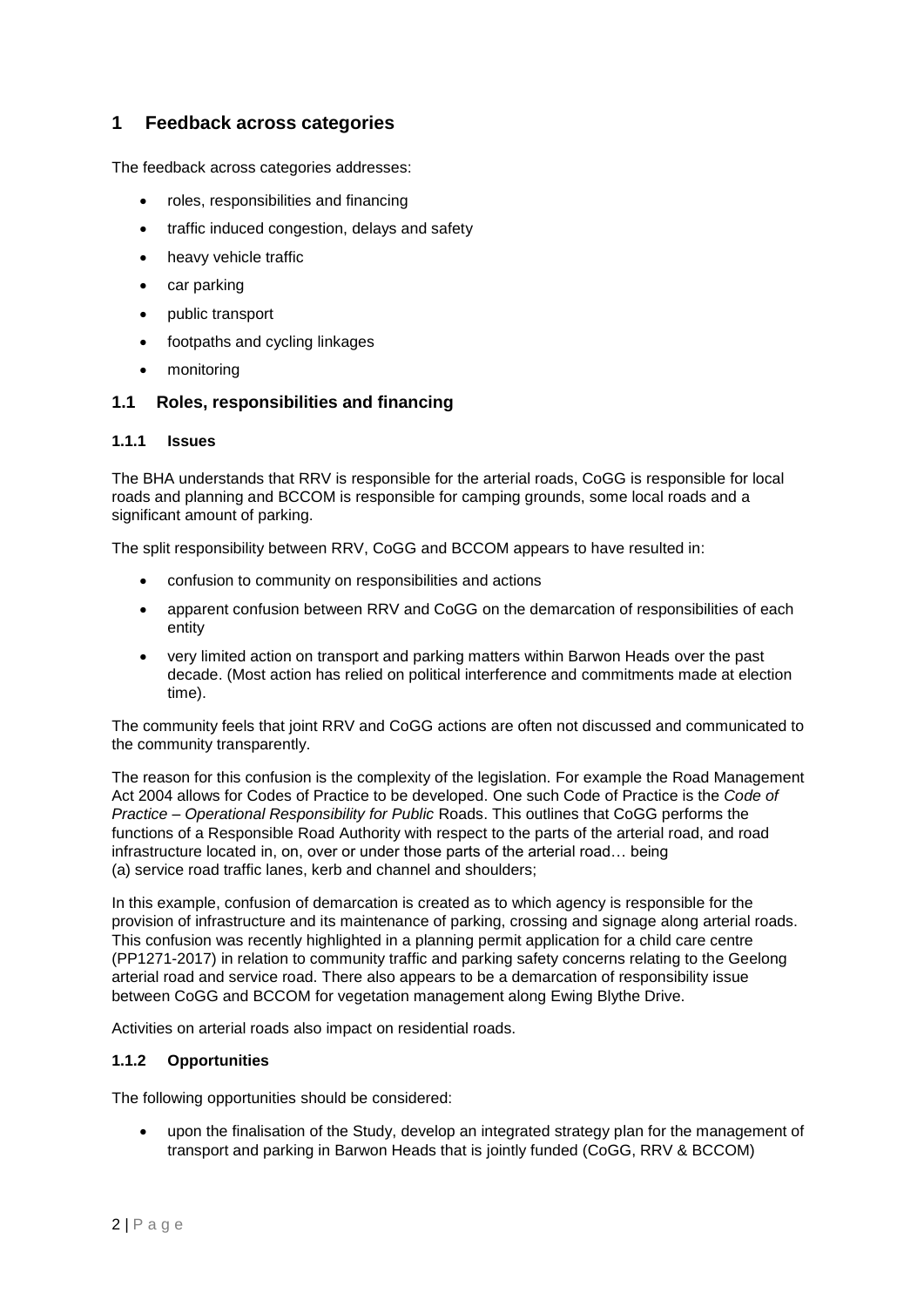- enhanced liaison between CoGG and RRV (CoGG & RRV)which is transparent to the community
- utilise the existing BHA parking and traffic sub-committee as the community liaison consultation group to manage planning and implementation of repair, maintenance and construction of assets located on boundaries of authorities shared responsibilities (CoGG & RRV)
- identify opportunities for secure funding for joint projects undertaken by CoGG and BCCOM (CoGG & BCCOM)
- prepare annual reports of action and outcomes undertaken through the Study's implementation plan and the integrated strategy plan. Provide annual report to key stakeholders including CoGG formal Council meeting after discussion with stakeholders at the BHA parking and traffic sub-committee (COGG, RRV & BCCOM)
- establish mechanism for CoGG to work with RRV to improve the condition of Barwon Heads Road, Golf Links Road and Bridge Road for the increasing volume of vehicle and cyclist traffic (CoGG & RRV)
- undertake traffic surveys concurrently (RRV & CoGG)

# **1.2 Traffic induced congestion, delays and safety**

## **1.2.1 Issues**

The traffic to, through and from Barwon Heads has increased significantly over the past decade and is expected to continue. Traffic problems now extend from the Christmas holiday period to Easter and most weekends throughout the year. The recent Queens Birthday weekend was extremely busy, with many day visitors.

Traffic growth is due to a combination of factors including:

- encroaching growth areas within the Geelong municipality and the Bellarine Peninsula including:
	- along Barwon Heads Road including Armstrong Creek
	- within Ocean Grove
	- Point Lonsdale and Drysdale
- diversion of traffic through Barwon Heads via Geelong Ring Road extension (the main route to Ocean Grove)
- increased
	- car ferry traffic
	- Barwon River bridge carrying capacity & duplicate pedestrian bridge
	- daily and overnight visitations (with overnight stays)
	- shops and apartments in Barwon Heads (including the increase in listing of Hitchcock Avenue units as holiday rentals)
- doubling of student numbers at the Barwon Heads Primary School to over 500 over the past decade

This growth is related to cars as well as trucks, pedestrians and cyclists.

This growth further impacts on the Barwon Heads coastal village and its sensitive surrounding environment. There has been a significant increase in traffic through residential streets

This growth has resulted in:

considerable traffic congestion and delays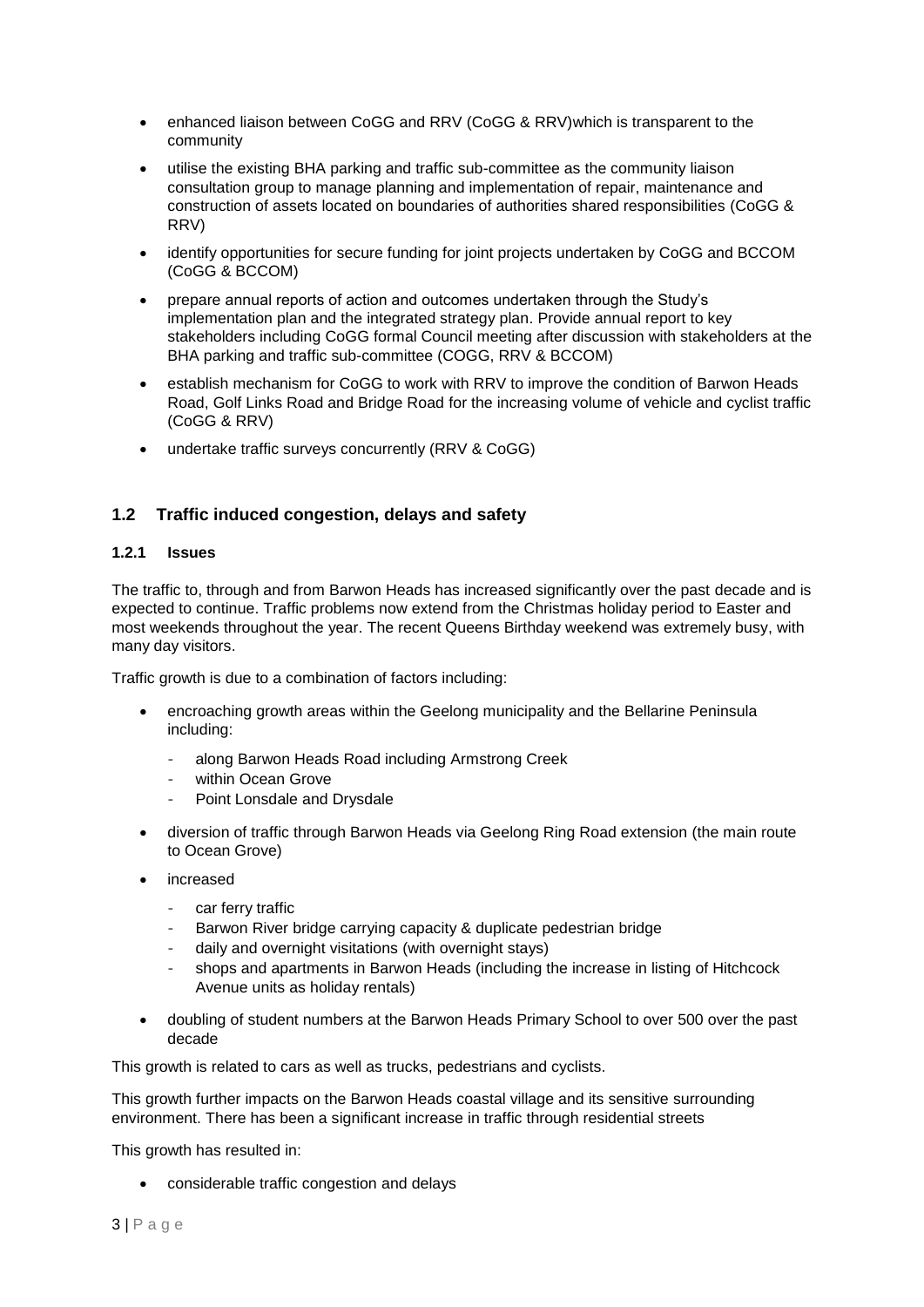- CoGG roads being beyond their capacity and inconsistent with their function
- RRV roads being beyond their capacity and inconsistent with their function
- shedding of traffic from arterial roads onto local roads
- 'rat' runs through Barwon Heads to avoid the congestion of Golf Links Road and Bridge Road
- car parks being full for large parts of the day
- shoppers and visitors parking in residential streets
- road pavement and footpath damage
- significant health and safety risks to school children, pedestrians and cyclists due to a range of factors including (i) significant passenger and truck vehicle movements and (ii) vehicles backing out of driveways with poorly parked vehicles blocking the line of sight.

Of particular note is the increased traffic congestion in Barwon Heads over summer. The following plot is the 2016 to 2018 Christmas to 14 January travel time from the Barwon Heads Road/Golf Links Road intersection to the Ocean Grove Wallington Road intersection.



In recognition of this issue RRV provided the following in the 2018/19 summer:

- traffic controllers to manage the Bridge Road pedestrian crossing in peak times
- temporary left-hand turn at Ewing Blythe Drive
- electronic (VMS) travel advisory signs
- 13 wifi points.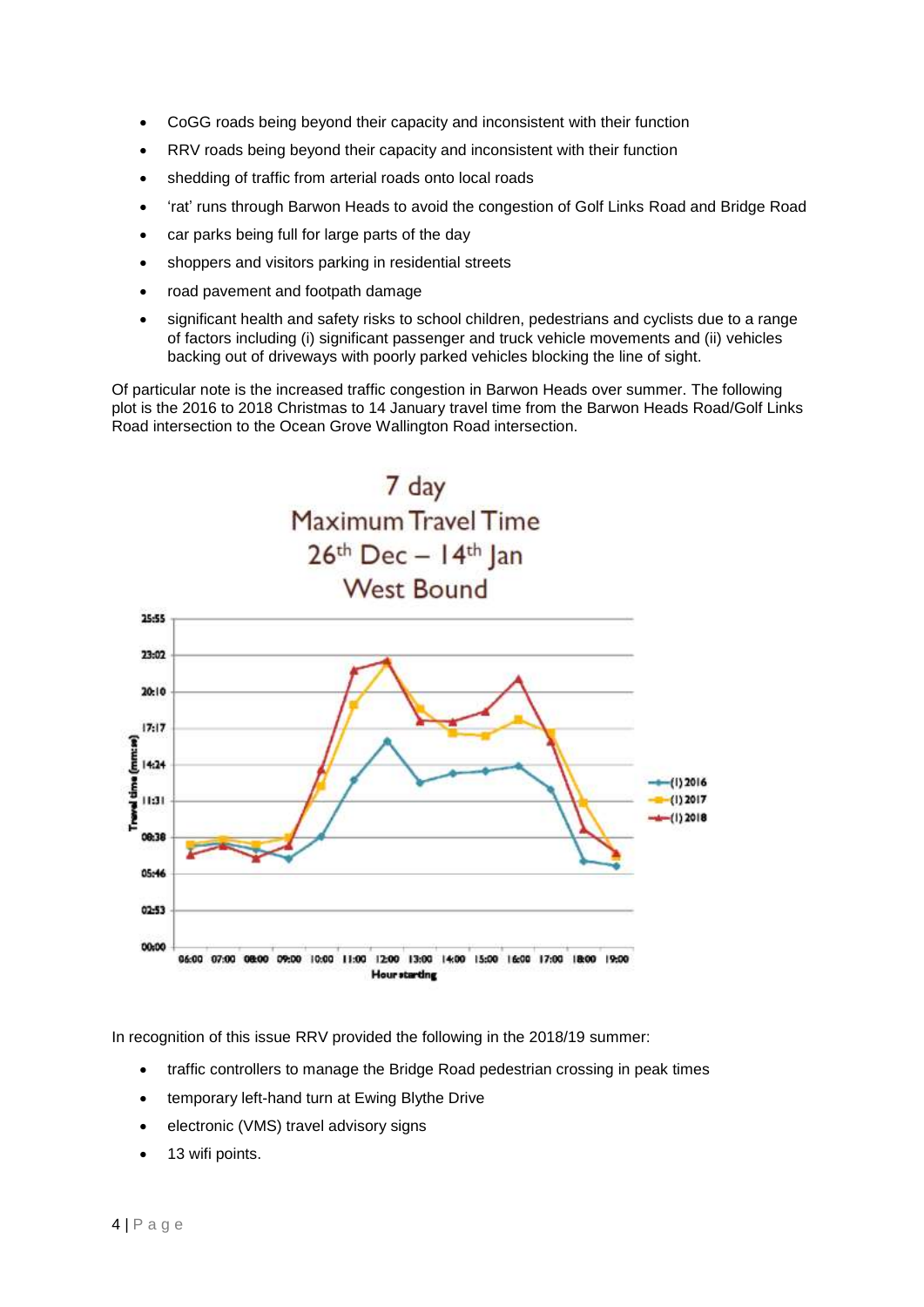These measures were monitored by RRV to determine the effectiveness of the traffic improvements.

Traffic controllers were also provided in the 2019/20 summer and Easter. The reliance on Traffic Controllers is not a long term solution. This is a problem that exists throughout the year.

The above traffic induced congestion and delays will be exacerbated with further growth if not abated.

They will be further exacerbated if the Barwon Heads – Ocean Grove Road ("Spit" Road) from the bridge to Ocean Grove is flooded due to climate change and/or significant storm surges. This is a significant risk to vehicle movements through Barwon Heads.

We await the traffic count data undertaken during peak and off-peak times over the December 2019 to February 2020. It is expected that this detailed data will be reviewed by the Barwon Heads parking and traffic sub-committee when provided.

## **1.2.2 Opportunities**

The following opportunities should be considered:

- bring forward construction of Bellarine Link (RRV with CoGG support and lobbying)
- remove arterial road designation of Golf Links Road/Bridge Road (note Golf Links Road/ Bridge Road was not originally designated as an arterial road – hence may not have the required characteristics of an arterial road) (RRV with CoGG support)
- consider mitigation measures to protect Barwon Heads Ocean Grove Road (the Spit Road) (RRV)
- fund traffic controllers to manage the Bridge Road pedestrian crossing in summer periods and Easter on an on-going basis (minimum of \$45,000/year).(RRV with CoGG support)
- reduction in speed limits to 40 km/hr throughout Barwon Heads (CoGG) including arterial roads (RRV)
- extend Clifford Parade one way traffic designation (to the west) from Reid Street to Golf Links Road (CoGG)
- ban turns into Clifford Parade from Golf Links Road (RRV) especially during school drop off and pick up times
- support school's initiative to improve safety along school travel routes through the establishment/improvement of shared bike/pedestrian pathways (CoGG)
- increase number of "no through" traffic signs on residential streets (CoGG).

'Bringing forward the construction of Bellarine Link is not a new initiative. We note that GTA (2007) advised *'Ultimately, it would be desirable for a new road link over the Barwon River to be constructed in Marshall to the south of Breakwater Road, which would assist in reducing the volume of traffic travelling through Barwon Heads which is associated with Armstrong Creek and the Ring Road'*.

## **1.3 Heavy vehicle traffic**

#### **1.3.1 Issues**

Large trucks are using the arterial roads through Barwon Heads, including Bridge Road and Golf Links Road, as well as Hitchcock Avenue. These vehicles are typically double bogey and the movements are in both directions. The volume of large truck traffic through Barwon Heads has increased dramatically since 2017 reflecting the need for clean fill in low lying areas within nearby residential development (noting the truck loads include construction equipment, supermarket products as well as clean fill).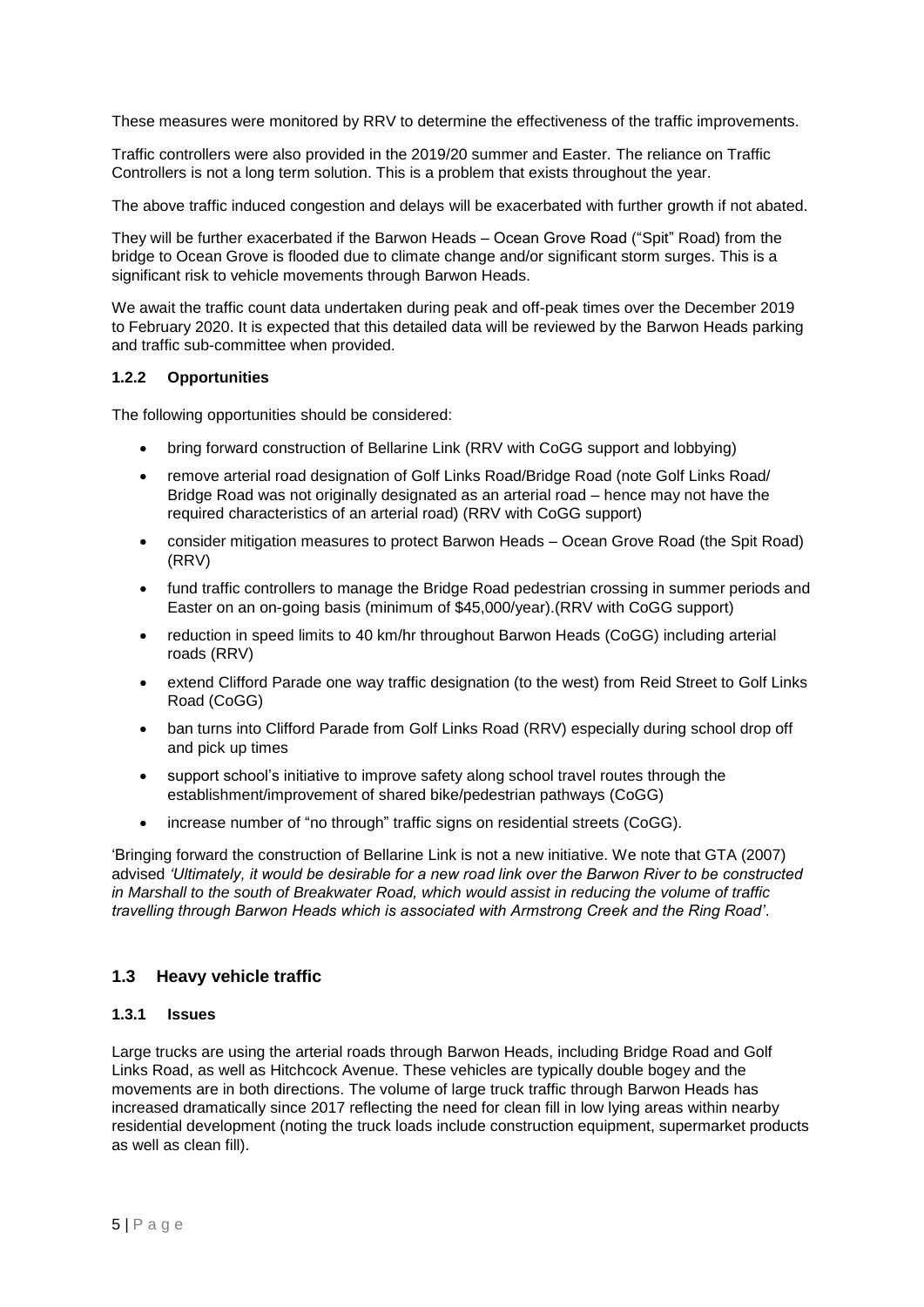The peak period for these truck movements appears to be between 6am and 9 am and around 3.30 pm which coincides with travel to and from school.

The CoGG has advised that it has encouraged developers in the St. Leonards area to transport excavated soil along other routes instead of over the Barwon Heads Bridge using Construction Environmental Management Plans. It also advised it does not have any powers to prohibit heavy vehicles from using the Barwon Heads bridge.

RRV advised that a significant number of complaints with respect to large truck movements have been received. RRV is collecting data on truck numbers, speed and loads and have asked Transport Safety Services to police. RRV is committed for Transport Safety Services to policing truck movements along Bridge Road and Golf Links Road.

In June 2019 RRV advised:

- RRV has undertaken a traffic count in response to the trucks through Barwon Heads in April 2018 and Nov 2016. Volumes were around 11,000 per day and heavy vehicles were between 8% and 9% (this includes small vans, buses and trucks), and were consistent over the two count periods
- The Barwon Heads bridge load limit is currently being assessed by the RRV Bridge Design team for all of the standard truck combinations, to determine the suitability of displaying a bridge load limit. (The BHA is aware that bridge's load limit is listed as 44 tonne)
- road pavements are designed based on a number of factors (or assumptions) to a certain design 'life', the point at which the pavement would need to be replaced. One of the major factors is the expected number of axel loads on the road for the life we want out of the pavement. Generally this is done using forecast traffic information, which includes the known % of trucks. In general terms, this allowance is 10% for trucks in the total vehicle mix. The traffic counts on Golf Links Road show less than 10% heavy vehicles, so would likely fit into the category of 'suitable use'. (The BHA advises that the volume of truck movements has increased since 2018 and hence the percentage may be over 10%)
- RRV has made contact with some developers and their freight companies to discuss trucks using Bellarine Highway or at least, avoiding Barwon Heads during school times. This is a work in progress and will take time to build. In the meantime RRV sought BHA traffic and parking committee support by forwarding the names of any trucks they see coming through town, so can follow up.

These heavy vehicle traffic issues result in:

- damage to pavements and reduced pavement life
- health and safety risks to school children, pedestrians and cyclists, (Student numbers at the school have doubled to over 500 over the past 10 years)
- delays in travel times
- air break and noise pollution
- dust pollution
- damaged vegetation especially canopy trees in Bridge Rd

## **1.3.2 Opportunities**

The following opportunities should be considered:

- all opportunities listed above for traffic induced congestion and delays (RRV & CoGG)
- signage to prevent heavy vehicle traffic through residential streets (CoGG)
- enforce truck traffic restrictions within residential streets (CoGG)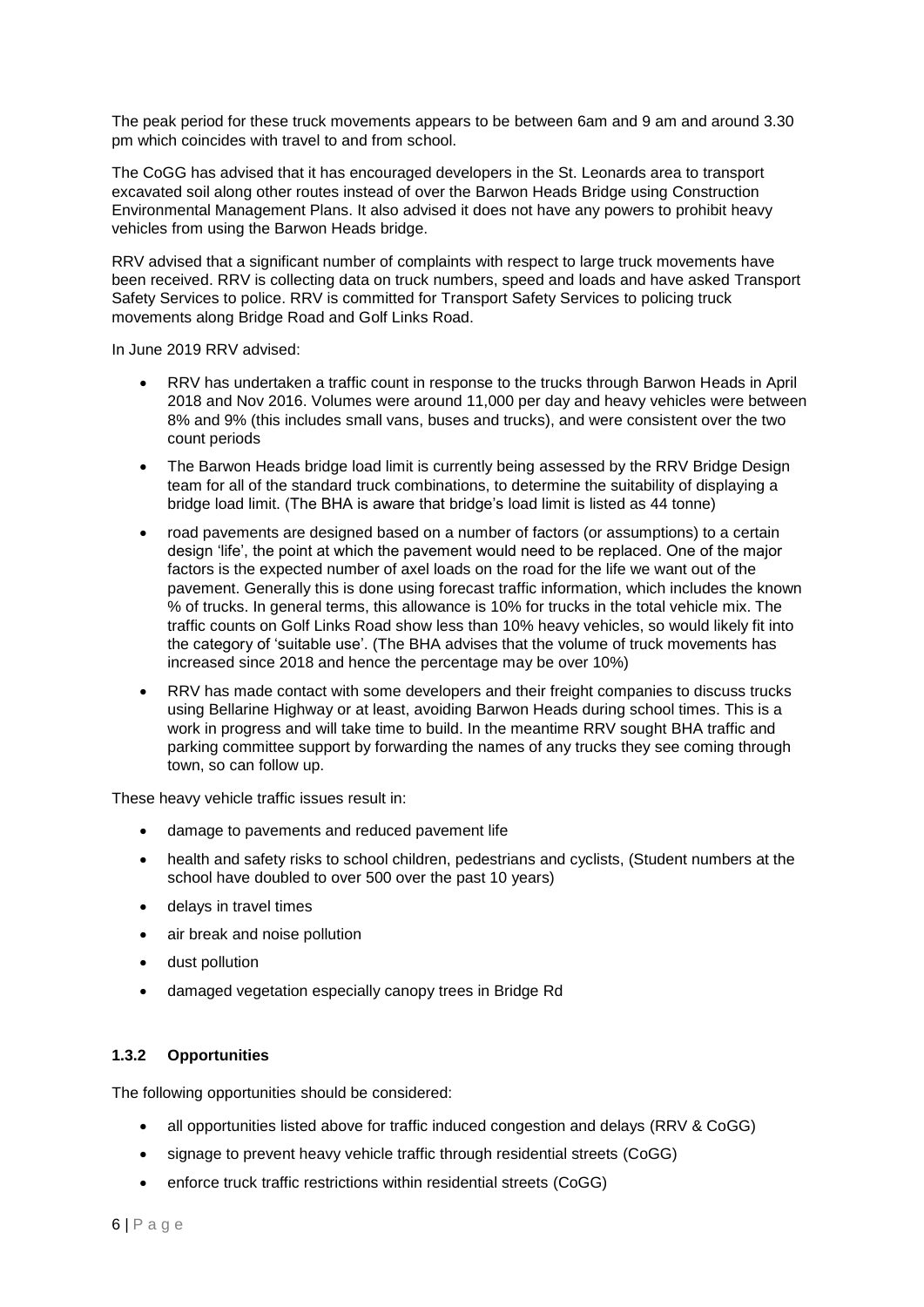- include heavy vehicle movement restriction conditions in planning permit construction management plan for developments (CoGG)
- provide standard conditions for heavy vehicles within new subdivisions planning permits to consider alternative routes to the Barwon Heads bridge – in its capacity as a referral authority (RRV)
- effective enforcement of regulations (RRV & CoGG)
- analyse traffic counts with hour by hour breakdown and breakdown by vehicle category post September 2018 (RRV and CoGG)

# **1.4 Car parking**

## **1.4.1 Issues**

## *Waived parking*

The CoGG has waived most off-street statutory parking requirements for new residential and commercial developments within the mixed use and residential growth zones since 2016. This practice is understood to 'encourage development'.

Over time, the incremental waiver coupled with significant growth has resulted in a significant parking availability problem and encouraged developers to expect to be rewarded with parking waivers for developments in Barwon Heads.

## *Parking demand*

Traffic to, through and from Barwon Heads has increased significantly over the past decade and is expected to continue. This growth is related to cars as well as trucks, pedestrians and cyclists and has resulted in a significant increase in traffic through residential streets. The associated increase in the Barwon Heads population, plus visitors (for facilities and coastal recreation), as well as waived offstreet statutory parking spaces (see above), has increased the parking demand throughout the year.

There is a tendency for many owners to let their properties in the commercial area for short term stays through Airbnb and Stayz for example, with no access to the single garage. During the Victorian Golf tournament up to 4 people were in 2 bed apartments with golfers carrying heavy golf clubs down the street to the car being a common sight.

Another cause of the increased parking demand is campers bringing more than one car to camping grounds.

This increase in parking demand has resulted in

- insufficient capacity to cater for existing parking demands particularly within the commercial areas
- insufficient capacity to cater for future parking demands
- residential streets filling with shoppers and visitors cars
- nature strips being used as carparks and significant illegal parking on the Spit and 13<sup>th</sup> Beach Rd

## *Parking availability*

Most parking within the Barwon Heads coastal village is on-street or within BCCOM parking areas.

Formal parking is provided as follows:

• within commercial precinct (by CoGG)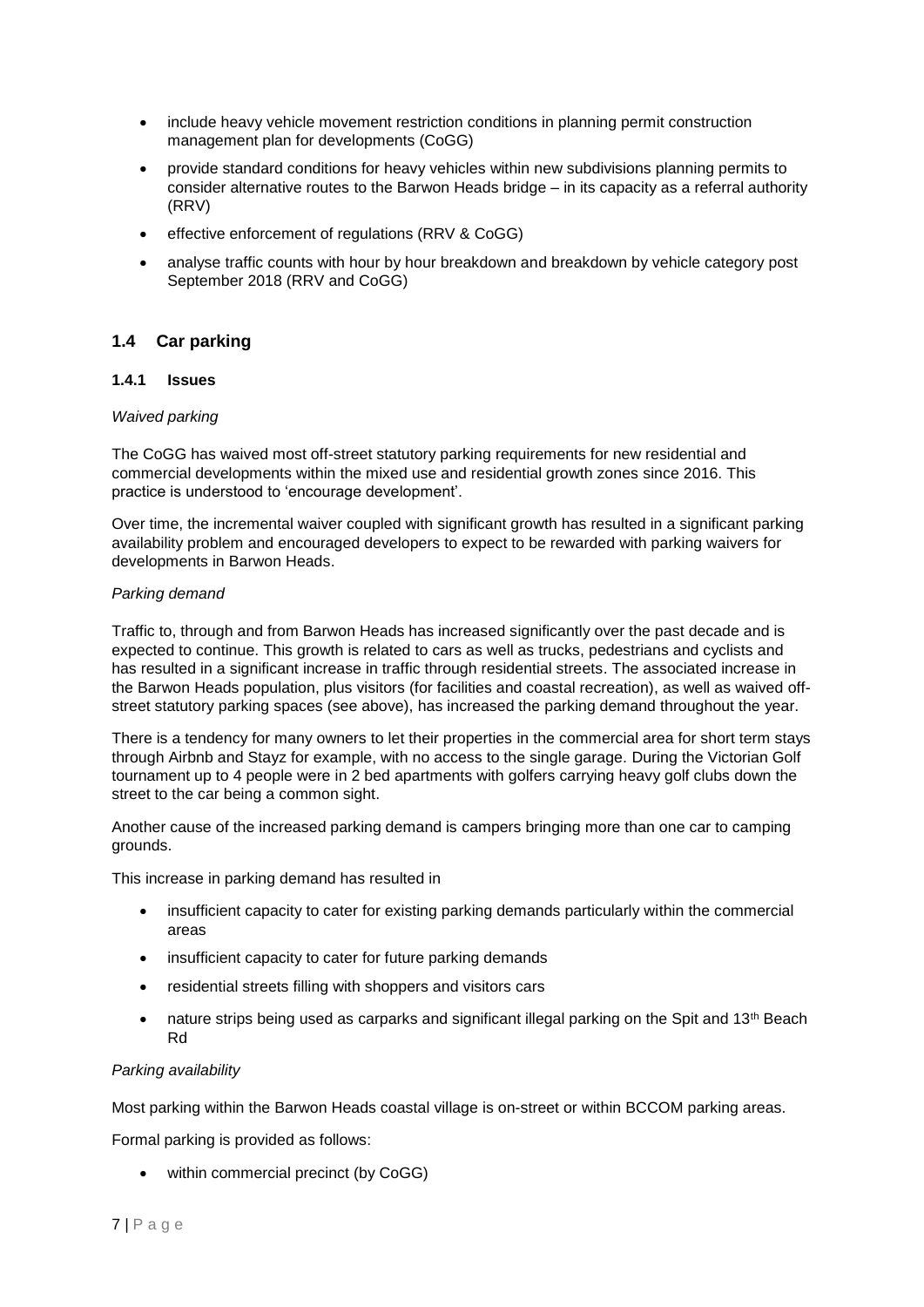- carpark at corner of Ozone Road and Flinders Parade (by CoGG)
- parking on Flinders Parade (by CoGG)
- Bridge on south side (by BCCOM)
- At the Heads (by BCCOM)
- on the bluff (by BCCOM)
- at the beaches (by BCCOM)

Informal parking is available as follows:

- camping overflow near works depot, football oval and netball courts (by BCCOM)
- Village park (CoGG)
- Bop Bop Karong child care centre during holidays (CoGG)
- School during holidays
- Barwon Heads community hall
- local church grounds

Searching for car parking contributes to traffic congestion and poor "driver moods". Drivers looking for car parks are more aggressive to secure car parks and conflict with pedestrians.

## *Commercial precinct*

In some newer commercial developments:

- parking spaces are difficult to access
- there is a loss of designated car spaces, due to use for cool rooms and storage.

There is also a lack of short term parking.

#### *Signage*

There is poor parking signage within Barwon Heads.

#### *Timed parking*

Very few parking bays are timed. This results in long term parking, sometimes all day or days, in untimed car parks, including by local business employees and along Flinders Parade

#### *Summer periods observations*

The following observations have been made over summer periods:

- parking option instructions to Spiegletent patrons is a good example of identifying challenges to patrons and suggesting options with limited negative impacts of hundreds of patrons each session
- limited opportunities for parking in Hitchcock Avenue including during summer market days
- blocked residents driveways
- increased spillage of visitor parking into residential streets towards Golf Links Road Grove Road, Reid Street, Bridge Road (from Hitchcock Ave. to the corner with Golf Links Road) and Ozone Road.
- poor driving behaviours in Hitchcock Ave and adjacent streets including speed, U-turns, double parking and blocking drive ways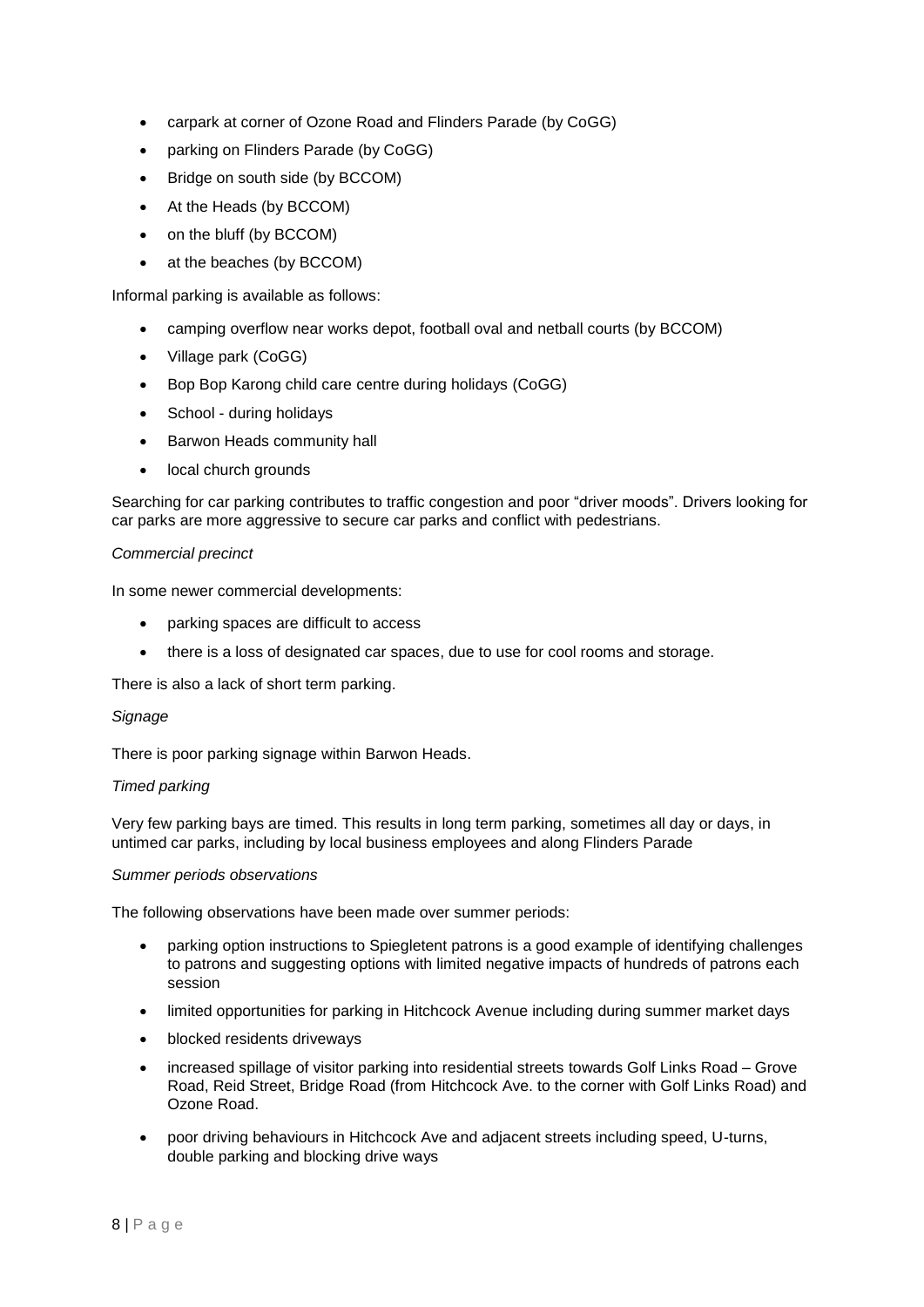## *Amenity*

The parking limitations have resulted the following amenity issues:

- blocked driveways
- congested streets entrances
- vehicles parked on nature strips (particularly near the school).
- queues for car parking
- bad behaviour and friction between drivers

These issues occur around the commercial precinct and Clifford Parade, Hitchcock Avenue South, and Henley Street. In the school precinct they occur around Golf Links Road South, Ramsgate Street, Thompson Drive, Hopgood Place, Barnett Close and Clifford Parade during school drop off/pick up times.

These issues also result in safety issues for vehicles backing out of driveways with poorly parked vehicles blocking the line of sight.

## *Access to parking*

There are inadequate parking opportunities for the disabled as well as tourist buses and vehicles with caravans driving through and wanting to stop in Barwon Heads.

## *Regulation*

Parking restrictions are not adequately enforced due to limited frequent of inspections. This has resulted in vehicles overstaying timed parking limits.

## **1.4.2 Opportunities**

The Barwon Heads car parking demand needs to be balanced with maintaining its coastal village character and the informality of the local streets.

The following is required from this study:

- current and future parking supply and demand
- local operation, amenity and safety issues relating to car parking, traffic, public transport, cycling and walking
- balanced and achievable solutions.

The following opportunities should be considered:

#### *Planning including precinct plans*

- review of City of Geelong planning scheme parking requirements (CoGG)
- establish commercial parking precinct plan (CoGG)
- influence stakeholders to acknowledge that parking is a year round issue not just "peak holiday time over summer" issue (CoGG)
- consider options for a school drop-off pick up zone
- develop parking assessment report standards for planning permit applications including requirement for verified parking surveys taken over summer and weekends as well as current and future year round demand estimates (CoGG)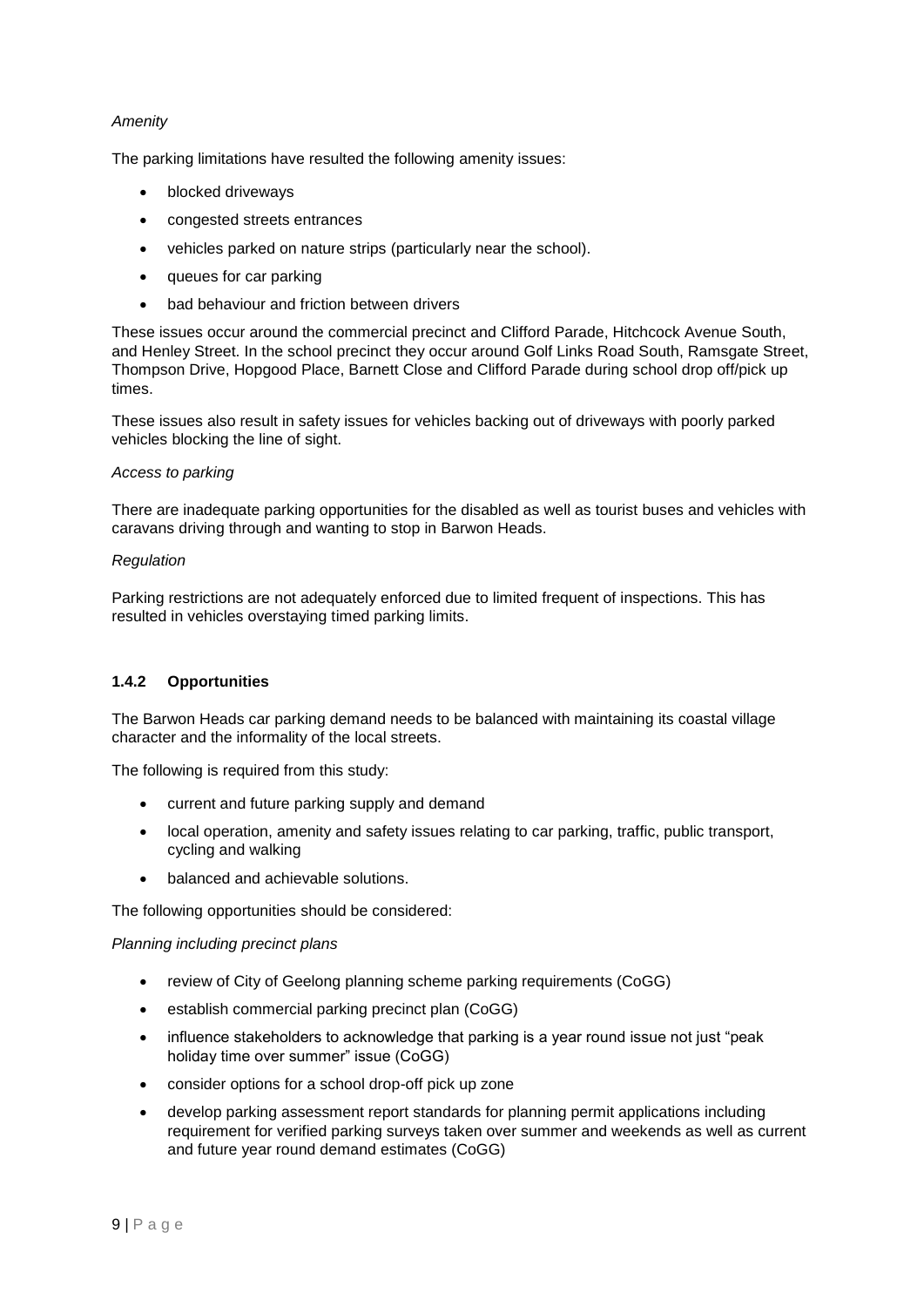- require planning permit applications for new residential and commercial development seeking statutory parking requirement waivers to be accompanied by parking assessment reports prepared in accordance with the above parking assessment report standards (CoGG)
- adopt a moratorium on the waiving of off-street statutory parking requirements until planning permit applications are accompanied by parking assessment reports prepared in accordance with the above parking assessment report standards (CoGG)
- should a waiver be considered following the above, require the planning permit waiver applicant to make development that is commensurate with the impact – recurrent as well as capital contributions should be considered (CoGG)

## *Demand management*

- encourage traders and local businesses to park their cars away from the commercial precinct, thus enabling customers and visitors to park for the short term near the premises of traders and local businesses (CoGG)
- confirm arrangements for parking in area between Senior Citizens and former kindergarten through Community Hub project (CoGG)
- Identify new areas for long term parking
- encourage campers to only bring one car and park second car away from visitor areas (BCCOM)
- assess park and ride opportunities (CoGG)
- ensure accommodation rentals (such as AirBnB and Stayz) provide accessible and usable customers parking (CoGG)
- design safe routes for pedestrian and cycling to school

#### *Timed parking and parking fees*

- timed parking in parking bays/areas managed by CoGG
- encourage timed parking in parking bays/areas managed by the BCCOM noting BCCOM committed to establish timed parking at its Jetty carpark. This requires state government approval of BCCOM's coastal management plan under the Coastal Management Act with gazetting, and an agreement between BCCOM and the COGG for COGG Bylaws to police the timed parking (BCCOM with CoGG support)
- different timed parking restrictions to address seasonable variability in demand (CoGG)
- consider parking fees for timed parking (CoGG & BCCOM)
- restrict parking times in school precinct

## *Parking permits*

- provide residential car parking permits to existing dwellings in areas with timed parking (as provided in Ocean Grove and other parts of Geelong especially around the commercial areas) (CoGG)
- exclude premises with parking waivers from access to residential car parking permits and require disclosure at the time of premises sale (CoGG)

#### *Access to parking*

- more disabled car parking including along Golf Links Road for school visits (RRV/CoGG)
- more parking spots for buses and vehicles with caravans (CoGG)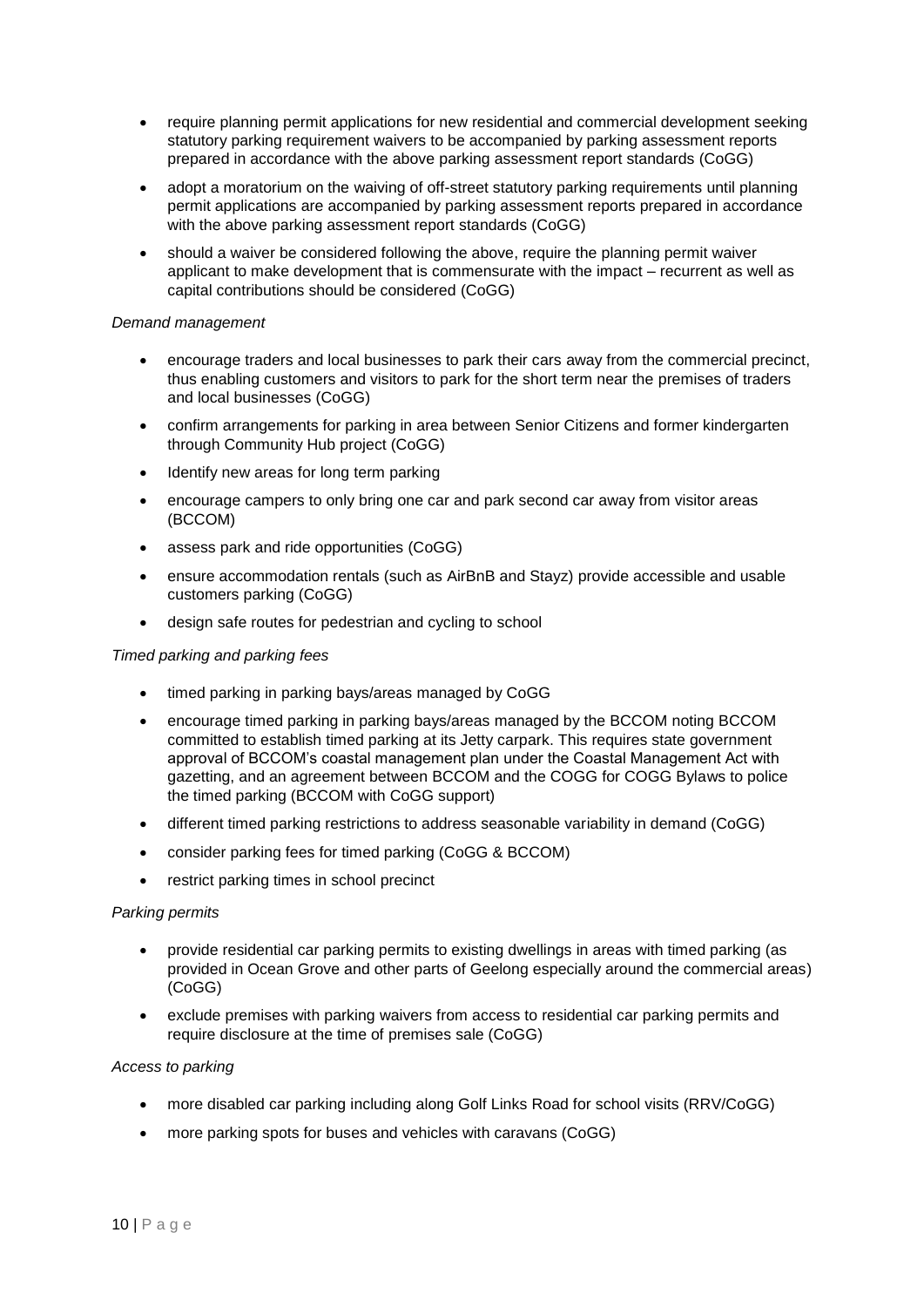## *Regulation*

- ensure parking restrictions are enforced through more frequent (possibly daily) and less predictable monitoring of parking by laws officers (CoGG)
- adequate parking by laws officers resourcing the one officer policing the Bellarine Peninsula is inadequate (CoGG)

#### *Improvements*

- mapping of available parking spaces (CoGG & BCCOM)
- effective signage of available parking bays (CoGG)
- improved lighting in Clifford Parade and Senior Citizens carpark (CoGG)

#### *Communication*

- regular
	- articles in local papers, including Talking Heads, to encourage sound parking practices (CoGG)
	- joint communiques on parking opportunities (CoGG & BCCOM)
	- liaison with Barwon Heads trading organisation who will disseminate information with members
	- liaison with the school, accommodation providers
- information on parking with camp entry package (BCCOM)
- information on parking on websites (BCCOM, BHA & CoGG).

## **1.5 Public transport**

#### **1.5.1 Issues**

Barwon Heads has limited public transport services. This restricts travel options for the local community to other parts of the Bellarine and into Geelong and to other public transport systems such as trains.

Current services are not well integrated and are slow.

## **1.5.2 Opportunities**

The following opportunities should be considered:

- advocate for the following bus service improvements:
	- increased services between Barwon Heads and Ocean Grove/Geelong (CoGG)
	- normal timetables during holidays (CoGG)
	- bus hubs providing quick transfers including Armstrong Creek to South Geelong, Ocean Grove to the Bellarine and Leopold to central Geelong (CoGG)
- alternatives to cars including park & ride, free bikes and walking (CoGG & BCCOM)
- better use of the BCCOM community bus service during summer (currently part funded by CoGG):
	- review the service
	- seek long term sponsorship
	- smarter tracking service (current service is not direct)
	- provision of two buses enabling one each way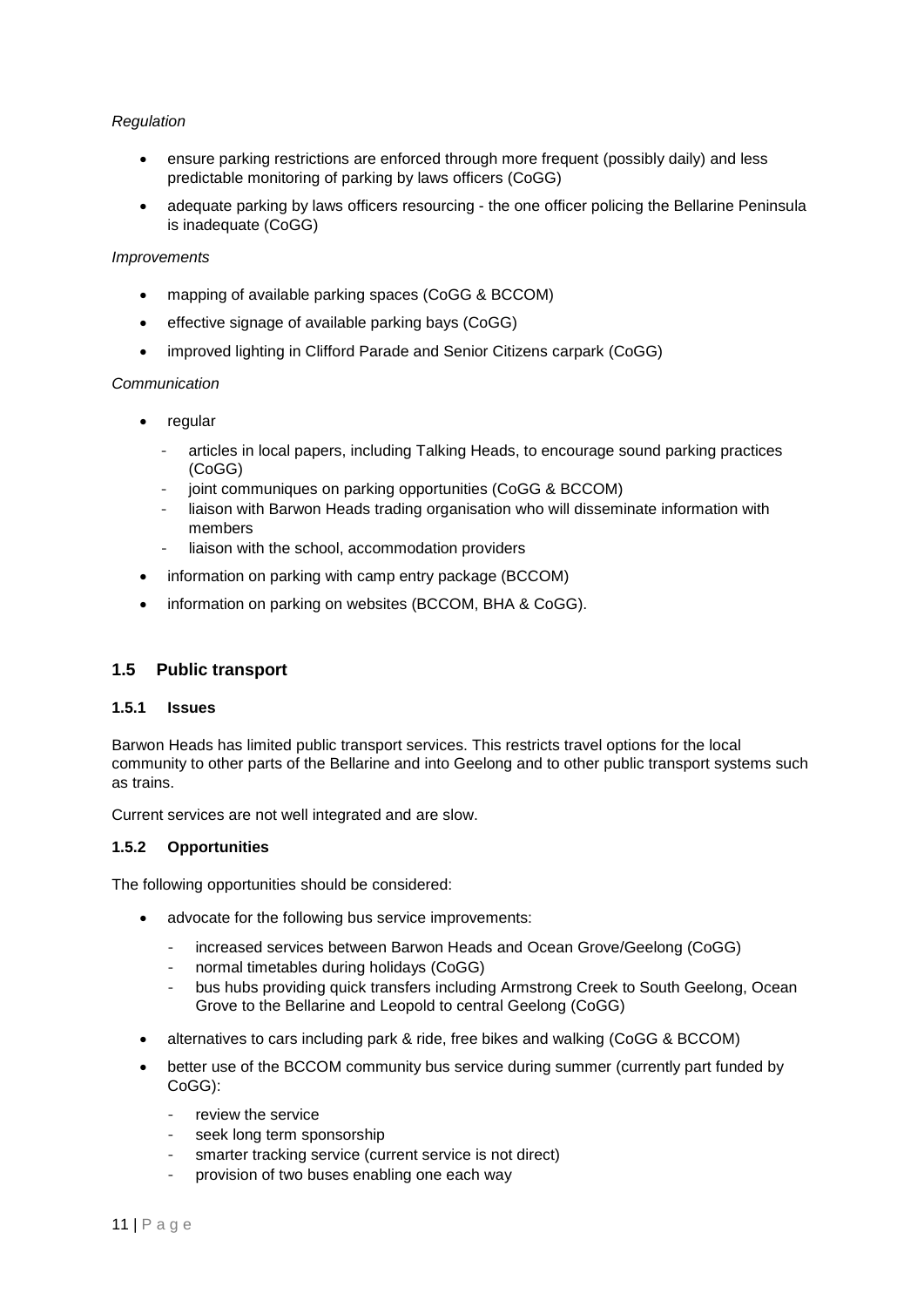- Friday and Saturday summer night-time service as provided in Torquay at \$5/use
- adequate funding for the above improvements consider user pays

## **1.6 Footpaths and cycling linkages**

## **1.6.1 Issues**

Barwon Heads is a coastal village, and part of its character is the lack of defined footpaths. There are few footpaths and there is little cycling amenity.

Concrete footpaths do not suit all local streets within the coastal village. However this lack of formal footpaths and cycle lanes within the township is currently a problem with significant conflicts of the user groups on the few pathways that exist. This creates unacceptable safety risks.

Many existing pathways are not suitable for the numbers of pedestrians and cyclists currently trying to share. The older walking paths are not designed for shared use and cyclists. The main shopping strip is not coping well with pedestrians, dogs, children on scooters, tables and chairs and traders goods on the cluttered footpaths. In several locations the pedestrian crossings are inadequate.

The BHA:

- acknowledges that there will sometimes be a need to provide new footpaths to improve pedestrian connections and active travel around the town. These should be prioritised in high movement areas and/or the most direct route
- supports the ongoing upgrading of open space, leisure and recreation areas undertaken for and on behalf of public land managers, including provision of pedestrian/bicycle linkages
- supports proper facilities for cyclists including cycling lanes and bike parking
- supports consideration of a Shared Zone for areas with conflicts of pedestrian/cycling/cars. e.g. Golf Links Road from Bridge Road to Golf Club and Clifford Parade from Grove Road to Golf Links Road.

### **1.6.2 Opportunities**

The following should be considered:

- shared path strategy specific for Barwon Heads partially sourced from Geelong wide masterplan (CoGG) noting that most of the recreation paths are on Crown Land and are the responsibility of BCCOM
- scheduled program to review footpaths, including community consultation (CoGG)
- finish the incomplete footpaths including along Bridge Road, Golf Links Road and Grandview Parade at CoGG's cost and not adjoining property owners as footpaths initially provided without resident contributions (CoGG).
- recognise the regional benefit through visitations as well as a local benefit in considering funding mechanisms for new footpaths (i.e. consider consolidated revenue contributions)
- improve cycle paths infrastructure where supported by the community
- include pedestrian/bicycle linkages in any upgrading of open space, leisure and recreation areas
- consider coastal characteristics when assessing pedestrian and cycling network improvements
- include bicycle lanes along Sheepwash Road from the Round the Heads Trail to the Village Park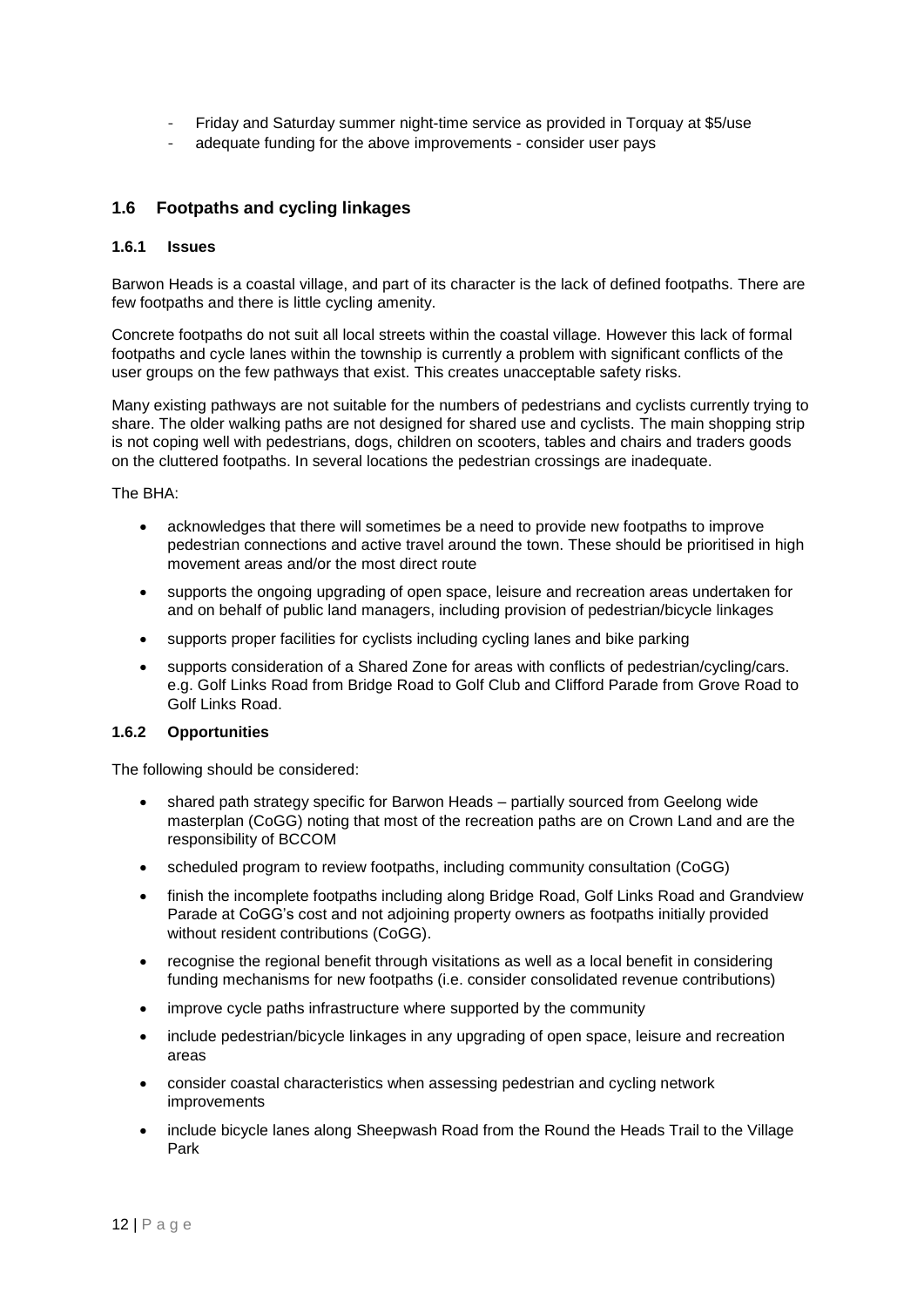consider shared use zones with landscaping designed to reduce speed and provide a safe environment for shared users. These provide an opportunity to incorporate the use of passive elements (traffic calming) to steer behaviour. The design of a shared zone, and the behaviour of the people using it, need to convince drivers to pay attention to his/her environment and naturally slow down. In this sense, shared zones are most effective in areas with highpedestrian use.

# **1.7 Monitoring and review**

## **1.7.1 Issues**

Planning and management of transport and parking in Barwon Heads has been hindered and adversely impacted by inadequate monitoring data including traffic counts, parking surveys and reporting of activities to the community. The community is not aware of any detailed analysis of the impacts of growth and traffic on Barwon Heads.

## **1.7.2 Opportunities**

The following should be considered:

- ongoing monitoring and assessment of the transport and parking network
- sharing monitoring information with community (including aggregated information of parking infringement notices by by-laws officers)
- 5 yearly review of transport and parking plan using ongoing monitoring and assessment data
- Continued review of the impacts of growth and traffic on Barwon Heads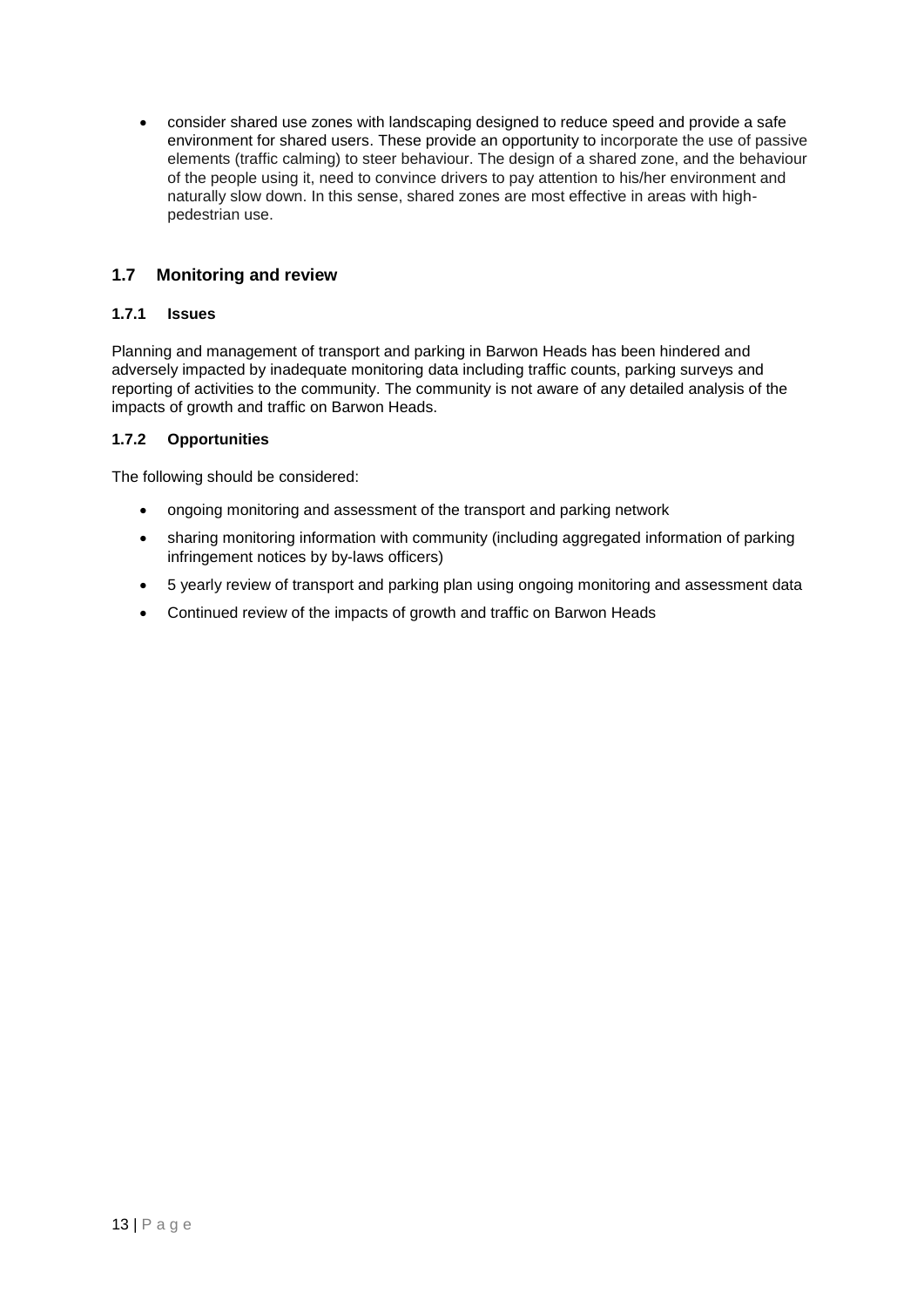# **2 Location specific feedback**

The following table lists specific locations of key transport, parking and pedestrian issues, the issues and opportunities.

Table 1 is for City of Greater Geelong only and Table 2 is for City of Greater Geelong and Regional Roads Victoria. Some 'Opportunities to address' include advice from CoGG obtained prior to the Study.

The T&P Study is the transport and parking study.

| Location                   |                                                                                           | <b>Issue</b>                                                                                                  | <b>Opportunities to address</b>                                                                                                                                                                                                                             |
|----------------------------|-------------------------------------------------------------------------------------------|---------------------------------------------------------------------------------------------------------------|-------------------------------------------------------------------------------------------------------------------------------------------------------------------------------------------------------------------------------------------------------------|
| Primary                    | <b>Secondary</b>                                                                          |                                                                                                               |                                                                                                                                                                                                                                                             |
| Residential<br>streets     | All                                                                                       | Health and safety<br>of residents                                                                             | Speed limit enforcement                                                                                                                                                                                                                                     |
| <b>Hitchcock</b><br>Avenue | Geelong Road<br>intersection                                                              | Safety                                                                                                        | Investigate options including<br>roundabout                                                                                                                                                                                                                 |
| <b>Hitchcock</b><br>Avenue | Ozone Road<br>intersection                                                                | Safety, poor<br>signage and sight<br>Multiple near<br>misses & traffic<br>volumes increased<br>significantly. | Investigate options                                                                                                                                                                                                                                         |
| <b>Hitchcock</b><br>Avenue | to Geelong Road and<br>other high usage<br>residential areas                              | Safety due to<br>changing speed<br>limits                                                                     | Traffic calming measures<br>Consistent 40 km speed limit.                                                                                                                                                                                                   |
| <b>Hitchcock</b><br>Avenue | Ozone Road to Bridge<br>Road and along Bridge<br>Road to Ewing Blyth<br>Drive roundabout. | Accessible bike<br>racks<br>(Only 10 Council<br>provided bike racks<br>with 10 bike racks<br>on private land) | Identify and install bike racks base upon<br>best practice design including security.<br>(near public toilets)                                                                                                                                              |
| <b>Hitchcock</b><br>Avenue | Mail Zone 5-7 Mon -<br>Fri" signs outside #49<br><b>Hitchcock</b>                         | Limits parking                                                                                                | Remove<br>CoGG created a new job. (Refer: RFS<br>1518553)                                                                                                                                                                                                   |
| <b>Hitchcock</b><br>Avenue | Opposite Bellarine<br>Property                                                            | Parking<br>accessibility                                                                                      | Line mark 1 space where there was a<br>crossing outside new shop<br>CoGG advised crossover needs to be<br>removed and construction works need<br>to be completed.                                                                                           |
| <b>Hitchcock</b><br>Avenue | Shops to Ozone Road                                                                       | Parking<br>accessibility                                                                                      | Extend 2 hour parking. Possible 15<br>minute spaces outside Wine Store and<br>Starfish.<br>CoGG advised commercial precinct has<br>grown sufficiently to require this.<br>Consultation with affected residents and<br>traders required. (Refer RFS 1518560) |
| <b>Hitchcock</b><br>Avenue | Commercial precinct                                                                       | Parking<br>accessibility                                                                                      | Fine tune Hitchcock parking<br>(handicapped, loading, short term<br>spaces) when new shops are complete/<br>occupied. COGG advised construction<br>needs to be completed first. (Refer RFS<br>1518562.)                                                     |

**Table 1: City of Greater Geelong only**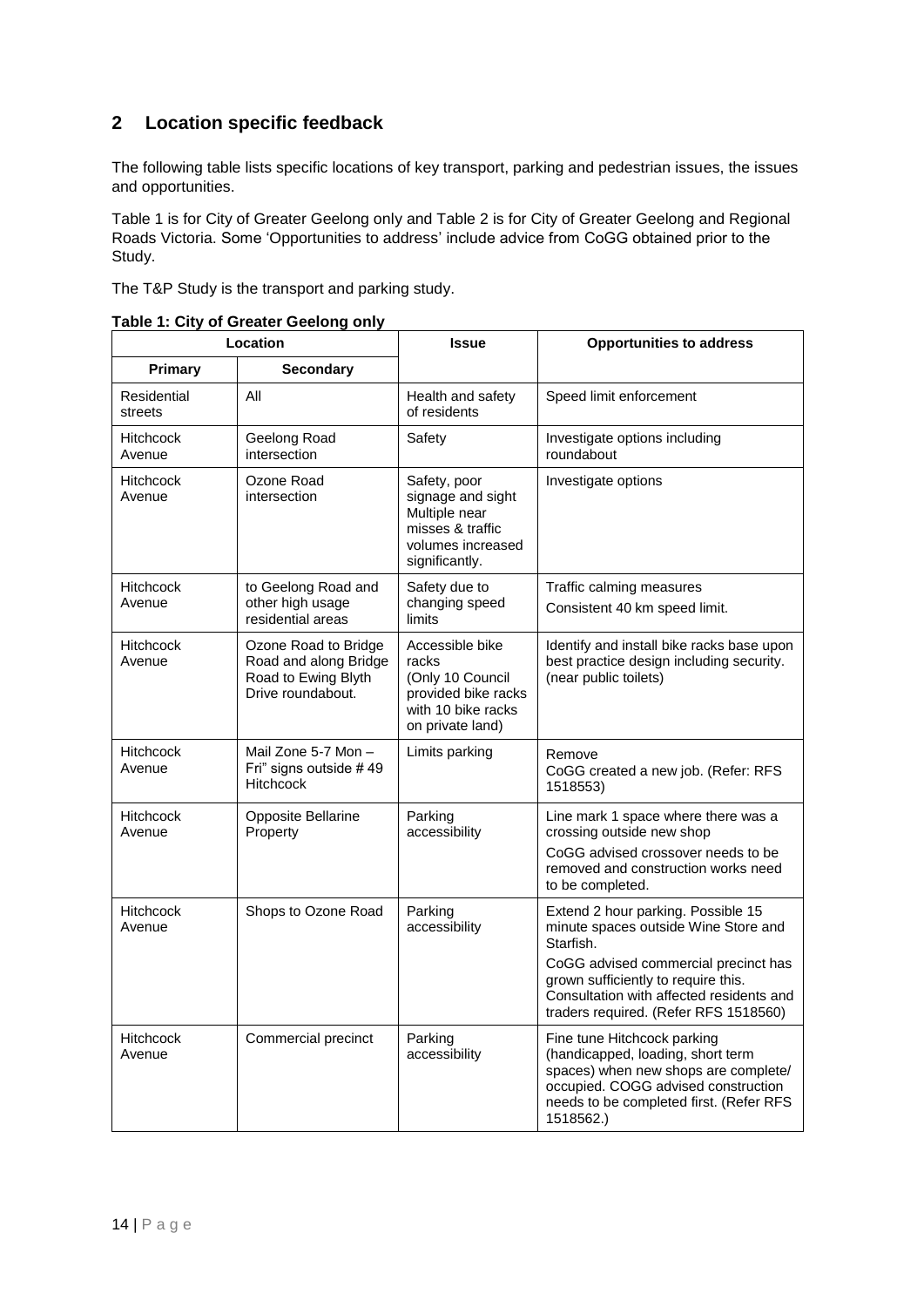| Location                   |                                                                   | <b>Issue</b>                                                                              | <b>Opportunities to address</b>                                                                                                                                                                                                                                                                                                                                                                                                                                                                                                                                                                                                                                                                                                                                                                                                                                                                                                  |
|----------------------------|-------------------------------------------------------------------|-------------------------------------------------------------------------------------------|----------------------------------------------------------------------------------------------------------------------------------------------------------------------------------------------------------------------------------------------------------------------------------------------------------------------------------------------------------------------------------------------------------------------------------------------------------------------------------------------------------------------------------------------------------------------------------------------------------------------------------------------------------------------------------------------------------------------------------------------------------------------------------------------------------------------------------------------------------------------------------------------------------------------------------|
| <b>Primary</b>             | <b>Secondary</b>                                                  |                                                                                           |                                                                                                                                                                                                                                                                                                                                                                                                                                                                                                                                                                                                                                                                                                                                                                                                                                                                                                                                  |
| <b>Hitchcock</b><br>Avenue | to Grandview Parade                                               | Pedestrian linkages<br>Parking<br>accessibility in<br>Flinders Pde, the<br>Bridge carpark | Provide for pedestrian movement from<br>Hitchcock Avenue to Grandview Parade<br>(by CoGG acquisition or permit<br>requirement on developments of the<br>coffee caravan site &/or the Secret<br>Garden site)<br>CoGG advised can be considered as<br>part of T&P Study and noted planning<br>permit conditions not directly related to<br>business operation would be overturned<br>by VCAT.                                                                                                                                                                                                                                                                                                                                                                                                                                                                                                                                      |
| Grandview<br>Parade        | N/A                                                               | Parking<br>accessibility and<br>traffic flow                                              | Investigate 1 way traffic.<br>COGG advised can be considered as<br>part of the T&P Study.                                                                                                                                                                                                                                                                                                                                                                                                                                                                                                                                                                                                                                                                                                                                                                                                                                        |
| Ozone Road                 | Golf Links Road to<br>Flinders Parade.                            | Safety, increased<br>traffic                                                              | Consider installing traffic calming<br>treatments.<br>CoGG advised can be considered<br>$\bullet$<br>as part of the T &P study and<br>noted: during the consultation<br>sessions the CoGG & RRV had<br>with BH stakeholder group, they<br>decided on these treatments<br>including the speed reductions on<br>Bridge Road. These decisions to<br>reduce speeds plus having this type<br>of infrastructure creates delay to<br>motorists. And motorists takes the<br>shortest route. The City raised it<br>with the BH stakeholder group and<br>still they wanted these treatments.<br>This is the result of those decisions.<br>Traffic counters were installed on<br>$\bullet$<br>Ozone Rd and other roads in the<br>area as part of the T&P Study. If<br>the traffic counter results show an<br>unacceptable traffic volume or<br>unacceptable traffic speeds CoGG<br>may consider installing traffic<br>calming treatments. . |
| Ozone Road                 | south side $3 - 6$<br>spaces west and east<br>of Hitchcock Avenue | Parking<br>accessibility                                                                  | 2 hour parking.<br>CoGG advised commercial precinct has<br>grown sufficiently to require this.<br>Consultation with affected residents and<br>traders required. (Refer RFS 1518560)                                                                                                                                                                                                                                                                                                                                                                                                                                                                                                                                                                                                                                                                                                                                              |
| Ozone Road                 | Parking area near<br>Seaview Avenue<br>intersection               | Parking<br>accessibility                                                                  | Formalise parking area - use of<br>materials sympathetic to the coastal<br>environment (e.g. Informal topping (no<br>asphalt), informal markers and<br>directional signage. COGG advised part<br>of T&P Study.                                                                                                                                                                                                                                                                                                                                                                                                                                                                                                                                                                                                                                                                                                                   |
| <b>Bridge Road</b>         | between Hitchcock<br>and Grandview                                | Parking<br>accessibility                                                                  | Line mark 3 spaces opposite<br>supermarket (with 2 hour limit<br>signage?).<br>CoGG advised new job created (Refer:<br>RFS 1518554)                                                                                                                                                                                                                                                                                                                                                                                                                                                                                                                                                                                                                                                                                                                                                                                              |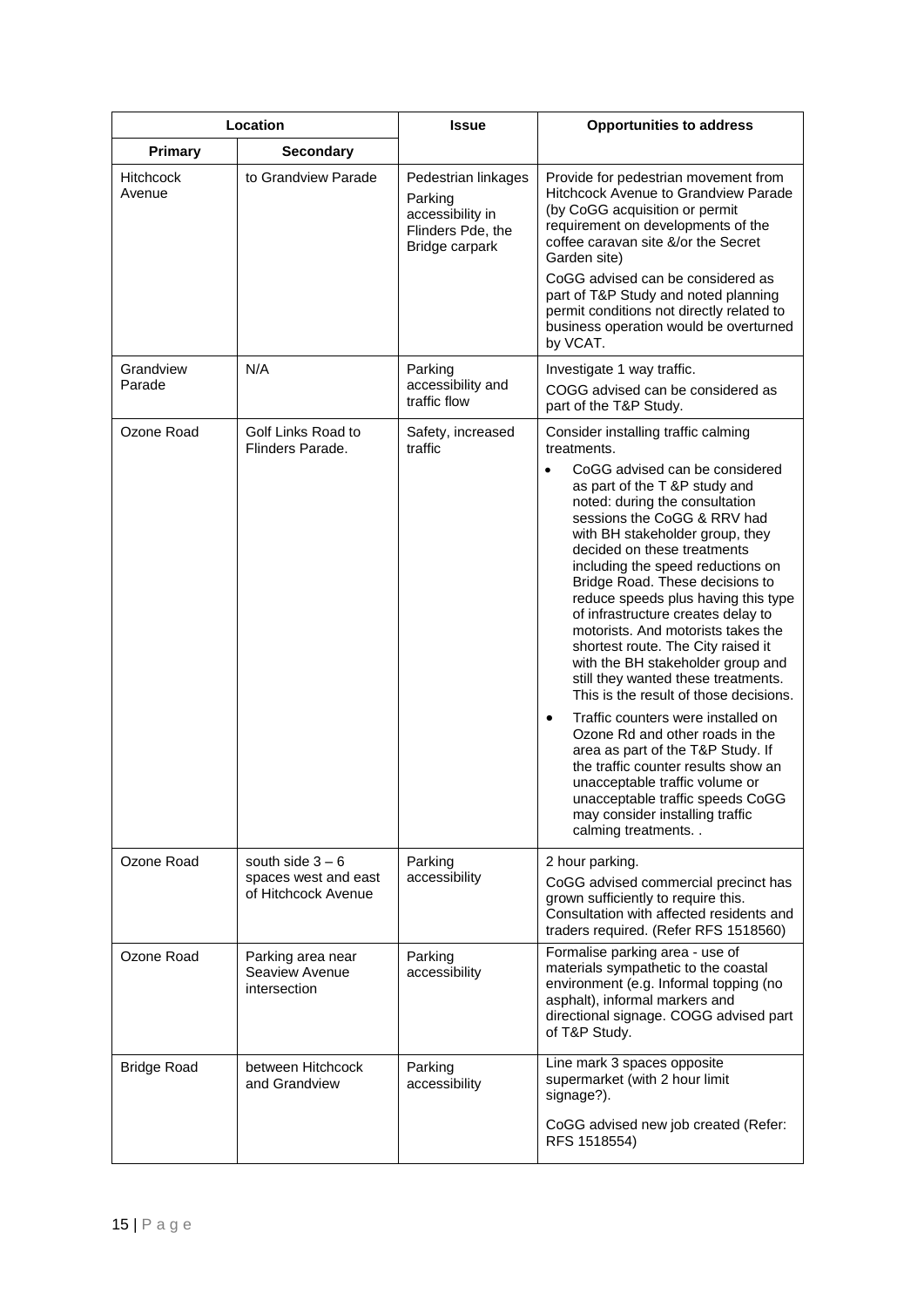|                        | Location                                                                             | <b>Issue</b>                                                                                                                                                                                                                                                                                | <b>Opportunities to address</b>                                                                                                                                                                                                                                                                                                                                                                                                         |
|------------------------|--------------------------------------------------------------------------------------|---------------------------------------------------------------------------------------------------------------------------------------------------------------------------------------------------------------------------------------------------------------------------------------------|-----------------------------------------------------------------------------------------------------------------------------------------------------------------------------------------------------------------------------------------------------------------------------------------------------------------------------------------------------------------------------------------------------------------------------------------|
| <b>Primary</b>         | <b>Secondary</b>                                                                     |                                                                                                                                                                                                                                                                                             |                                                                                                                                                                                                                                                                                                                                                                                                                                         |
| <b>Bridge Road</b>     | Adjacent to vacant<br>block (site of<br>supermarket<br>extension)                    | Parking<br>accessibility                                                                                                                                                                                                                                                                    | Line mark 3 or 4 spaces up to<br>pedestrian crossing with 2 hour limit<br>signage?)<br>CoGG advised unused vehicle<br>crossings may be used at any time.<br>Owner of property would have to<br>remove crossover for parking bays to<br>be marked.                                                                                                                                                                                       |
| <b>Bridge Road</b>     | Golf Links Road to the<br>bridge                                                     | Safety                                                                                                                                                                                                                                                                                      | 40 km/hr limit                                                                                                                                                                                                                                                                                                                                                                                                                          |
| <b>Clifford Parade</b> | Off-street parking area<br>- between the Senior<br>Citizens & former<br>Kindergarten | Safety & access,<br>currently unsealed,<br>unmarked with<br>poor lighting and<br>incorrect signage                                                                                                                                                                                          | As part of the funded Community Hub<br>project:<br>provide sealing<br>provide line-marking<br>$\bullet$<br>review footpath and pram ramp to<br>$\bullet$<br>the road at this location<br>review and update site and street<br>$\bullet$<br>signs and infrastructure<br>review street areas designated<br>$\bullet$<br>"No Stopping" by yellow edge lines<br>and symbols<br>consider change of one-way traffic<br>$\bullet$<br>direction |
| <b>Flinders Parade</b> | Ozone to Bridge Road                                                                 | Safety due to<br>speed, cyclists and<br>numbers of families<br>accessing river<br>beach                                                                                                                                                                                                     | Consider traffic calming measures and<br>improved pedestrian amenity midway                                                                                                                                                                                                                                                                                                                                                             |
| Geelong Road           | to Hitchcock Avenue                                                                  | Safety                                                                                                                                                                                                                                                                                      | 40 km/hr limit                                                                                                                                                                                                                                                                                                                                                                                                                          |
| Geelong Road           | <b>Hitchcock Avenue</b><br>intersection                                              | Safety                                                                                                                                                                                                                                                                                      | Provide clearer road markings.                                                                                                                                                                                                                                                                                                                                                                                                          |
| Sheepwash<br>Road      | North or south of CFA<br>station preferable at<br>bus stop)                          | Safety<br>An incident with a<br>school student<br>crossing occurred<br>in 2017 or 2018. It<br>is best for children<br>west of Sheepwash<br>Road and north of<br><b>Barwon Heads</b><br>Road to cross at<br>Sheepwash Road<br>above Barwon<br>Heads Road and<br>join school safety<br>route. | Pedestrian crossing as part of recurrent<br>capital works. It is understood that it<br>may be a passive crossing requiring<br>traffic calming works such a zebra<br>crossing                                                                                                                                                                                                                                                            |
| Jasper Avenue          | Ozone Road to<br>Geelong Road                                                        | Safety, school<br>children and adults<br>including pram<br>walkers. Some<br>drivers do not slow<br>down and seem to<br>resent pedestrians<br>on road. This is<br>currently a shared<br>zone                                                                                                 | Investigate footpaths.<br>CoGG advised can be considered as<br>part of the T&P Study and noted<br>pedestrians can use the nature strip<br>and are not forced to use the road.                                                                                                                                                                                                                                                           |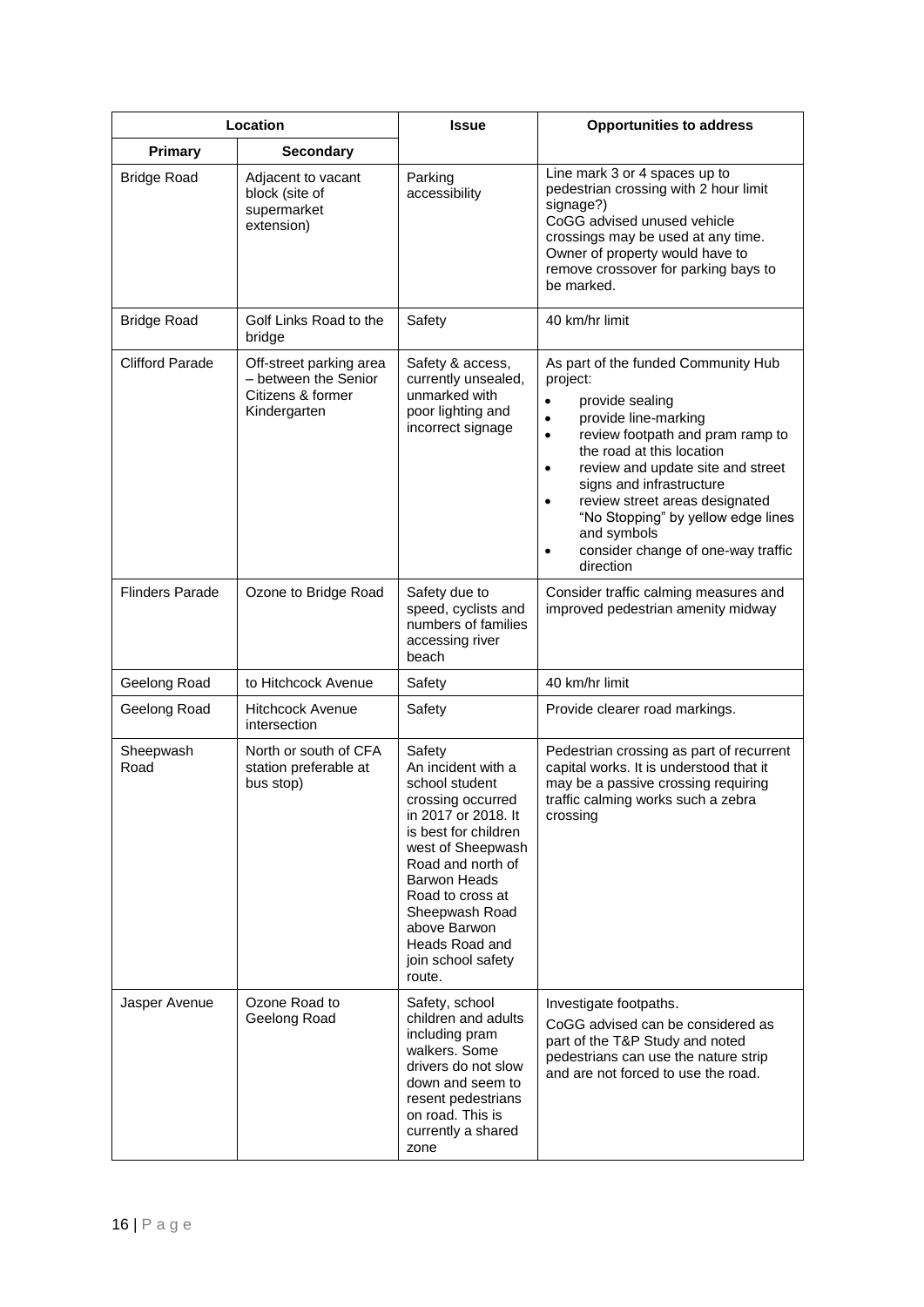| Location       |                  | <b>Issue</b>     | <b>Opportunities to address</b>                                                                                                                                                                                                                                                                                                                                                                                                                                                                                                                                                                                                                                                                                                      |
|----------------|------------------|------------------|--------------------------------------------------------------------------------------------------------------------------------------------------------------------------------------------------------------------------------------------------------------------------------------------------------------------------------------------------------------------------------------------------------------------------------------------------------------------------------------------------------------------------------------------------------------------------------------------------------------------------------------------------------------------------------------------------------------------------------------|
| <b>Primary</b> | <b>Secondary</b> |                  |                                                                                                                                                                                                                                                                                                                                                                                                                                                                                                                                                                                                                                                                                                                                      |
| General        | N/A              | Road maintenance | There is a maintenance issue<br>sometimes referred to as "pot holing";<br>i.e. a problem is reported, a crew fixes it,<br>but the cause is not attended to. After a<br>couple of decades windblown sand<br>builds the verge higher than the road<br>surface resulting in runoff channeling at<br>the edge. These roads include Henley<br>Street, Golf Links Road south of Bridge<br>Road and Sheepwash Road.<br>A specific maintenance crew is required<br>to be funded to manicure roadside<br>verges to allow precipitation to be<br>absorbed close to where it falls.<br>The CoGG advised this will be raised<br>with the CoGG's Manager of City<br>Services Maintenance.                                                         |
| General        | N/A              | Road maintenance | Maintain roads that are graveled or have<br>no kerbside channels if sealed. CoGG<br>advised can be considered as part of the<br>study and notes:<br>Barwon Heads has historically been a<br>coastal holiday town where a high level<br>of road infrastructure has not been<br>needed or wanted by residents. Barwon<br>Heads, like all coastal towns in the<br>region, has experienced a growth in full-<br>time, year-round residents. If residents<br>want unsealed roads upgraded, all<br>residents with abutting properties would<br>have to contribute to the cost under a<br>Special Rates and Charges Scheme<br>(SRCS). If there is majority support for<br>such works, evidence should be<br>provided to SRCS consideration. |

# **Table 2: City of Greater Geelong and Regional Roads Victoria**

| Location           |                                    | <b>Issue</b>                                                                                                                                                                                       | <b>Opportunities to address</b>                                                                                                                               |
|--------------------|------------------------------------|----------------------------------------------------------------------------------------------------------------------------------------------------------------------------------------------------|---------------------------------------------------------------------------------------------------------------------------------------------------------------|
| <b>Primary</b>     | <b>Secondary</b>                   |                                                                                                                                                                                                    |                                                                                                                                                               |
| <b>Bridge Road</b> | and Golf Links Road                | Poor pedestrian<br>safety, School<br>precinct and<br>pedestrian cycling<br>route to the 13 <sup>th</sup><br>beach, the Bluff<br>walking trails and<br>also to the Barwon<br><b>Heads Golf Club</b> | Advocate for any future traffic works to<br>consider and improve the pedestrian<br>environment. Golf Links Rd (South) is<br>currently an informal shared zone |
| <b>Bridge Road</b> | between Hitchcock<br>and Grandview | Parking<br>accessibility                                                                                                                                                                           | Line mark 3 spaces opposite<br>supermarket (with 2 hour limit<br>signage?).<br>CoGG advised new job created (Refer:<br>RFS 1518554)                           |